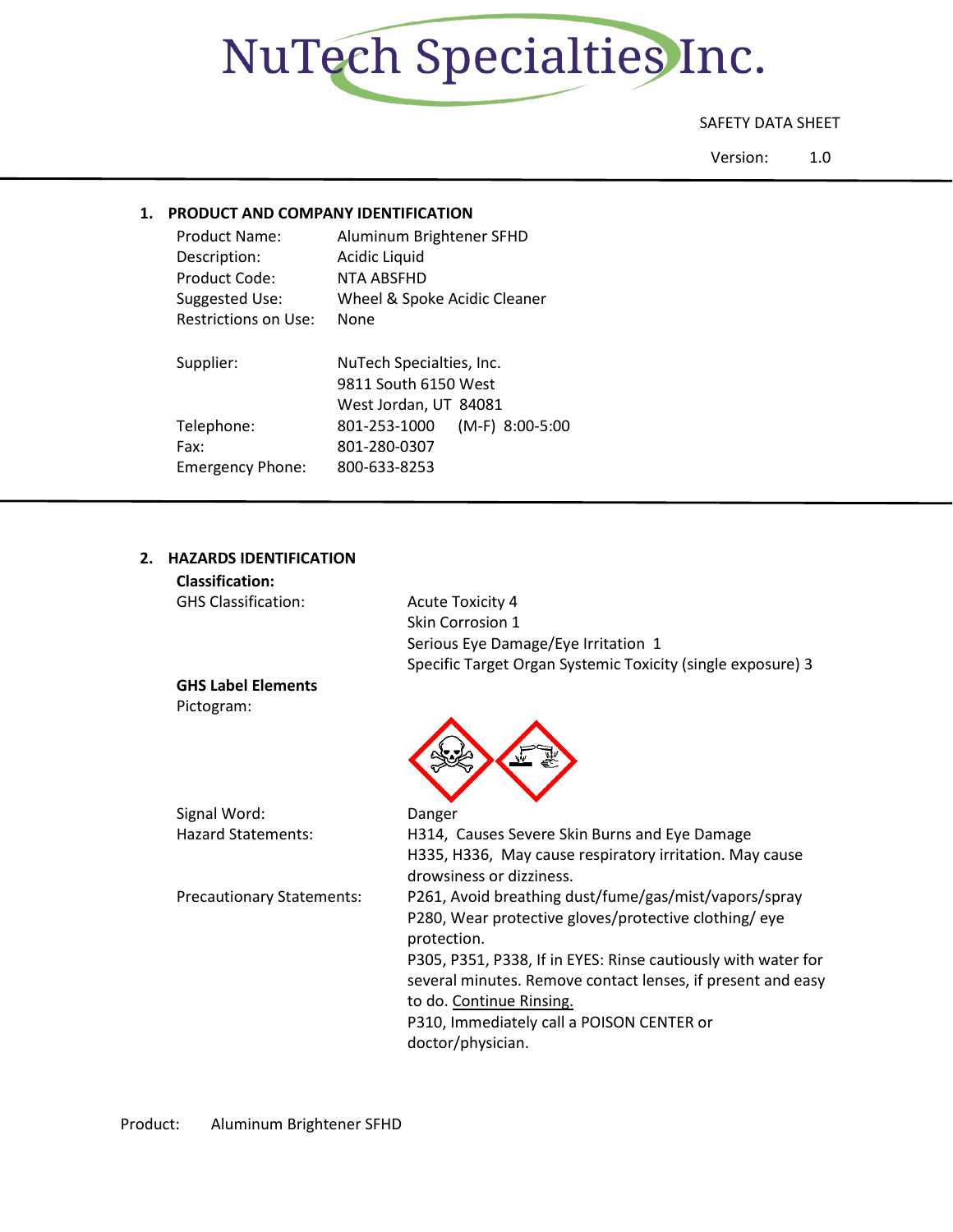



Potential Health Effects: Harmful if ingested or absorbed through the skin

#### **3. COMPOSITION/INFORMATION ON INGREDIENTS**

| Component           | CAS#      | Concentration |
|---------------------|-----------|---------------|
| Phosphoric Acid     | 7664-38-2 | 20-30%        |
| Ammonium Biflouride | 1341-49-7 | $2 - 5%$      |
| Hydrogen sulfate    | 7664-93-9 | 5%            |
|                     |           |               |

Synonyms:

#### **4. FIRST AID MEASURES**

| If Inhaled:   | P304, P340, If INHALED: If breathing is difficult, remove victim to fresh air |
|---------------|-------------------------------------------------------------------------------|
|               | and at rest in a position comfortable for breathing.                          |
|               | If inhaled, move person into fresh air. If not breathing, give artificial     |
|               | respiration. Consult a physician if symptoms are experienced                  |
| Skin Contact: | P303, P361, P353, If on SKIN (or hair): Remove/Take off immediately all       |
|               | contaminated clothing. Rinse skin with water/shower.                          |
|               | Flush skin with plenty of water. Remove contaminated clothing and shoes.      |
|               | If irritation persists, consult a physician.                                  |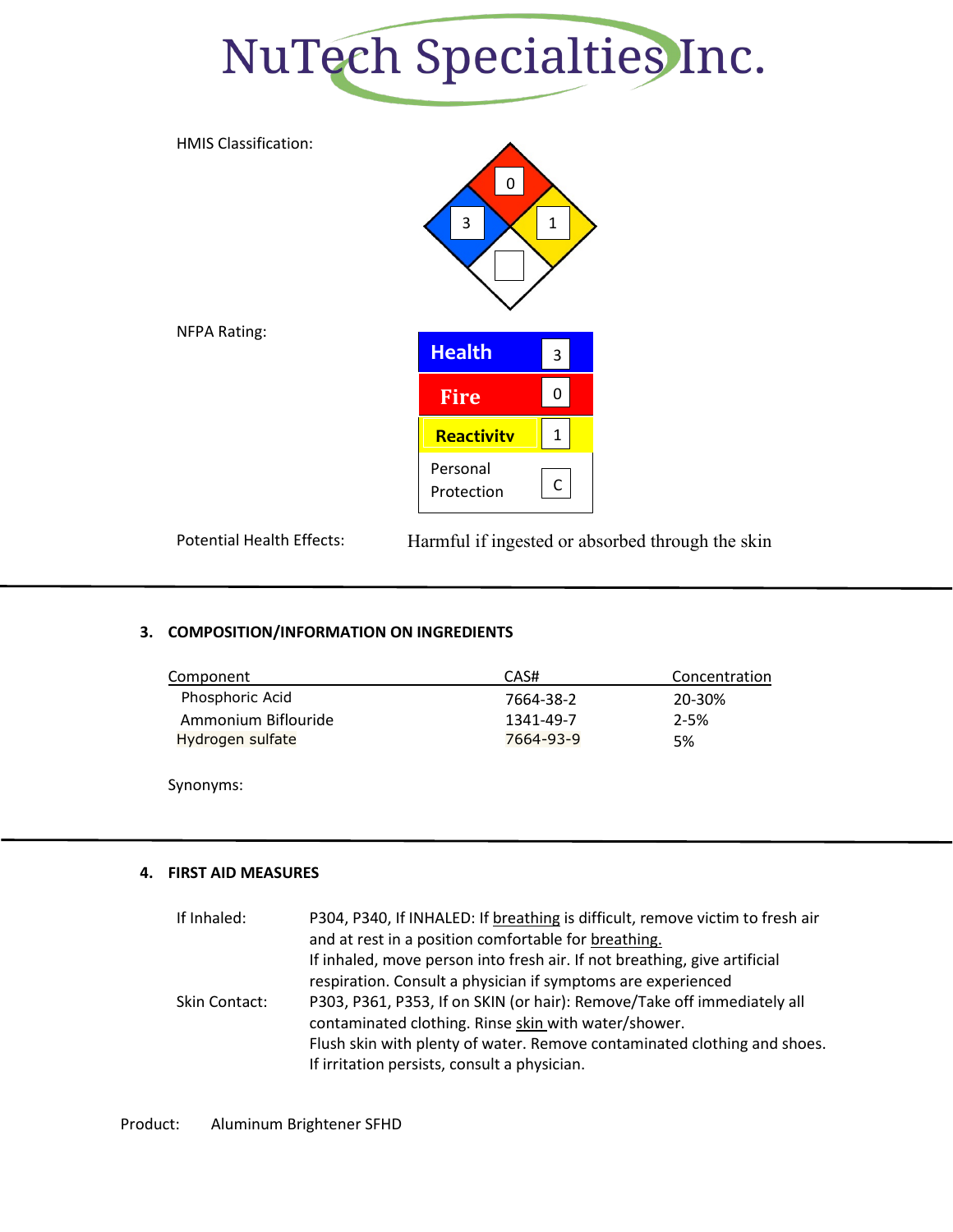| Eye Contact: | P305, P351, P338, If in EYES: Rinse cautiously with water for several<br>minutes. Remove contact lenses, if present and easy to do. Continue |
|--------------|----------------------------------------------------------------------------------------------------------------------------------------------|
|              | rinsing.                                                                                                                                     |
|              | Flush eyes with plenty of water for at least 15 minutes. Remove contact                                                                      |
|              | lenses if able to do so. Immediately call a doctor or physician.                                                                             |
| If Ingested: | P301, P330, P330, If SWALLOWED: Rinse mouth. Do NOT induce vomiting.                                                                         |
|              | P301, P310, If SWALLOWED: Immediately call POISON CENTER or                                                                                  |
|              | doctor/physician                                                                                                                             |
|              | Do not induce vomiting unless instructed to do so by physician. Never give                                                                   |
|              | anything by mouth to an unconscious person. Rinse mouth with water.                                                                          |
|              | Consult physician.                                                                                                                           |

#### **5. FIREFIGHTING MEASURES**

| <b>Extinguishing Media:</b>                       | Use water-spray, alcohol resistant foam, dry chemical, or<br>carbon dioxide. Neutralize with soda ash or slaked lime                                                                                                                                                                                                                                                                                                                                                                                                                                                             |
|---------------------------------------------------|----------------------------------------------------------------------------------------------------------------------------------------------------------------------------------------------------------------------------------------------------------------------------------------------------------------------------------------------------------------------------------------------------------------------------------------------------------------------------------------------------------------------------------------------------------------------------------|
| <b>Hazardous Combustion Products:</b>             | Firefighting personnel should respond with appropriate<br>protective clothing, firefighting gear, and breathing<br>equipment as trained.                                                                                                                                                                                                                                                                                                                                                                                                                                         |
| Special Protective Equipment<br>for Firefighters: | In fire conditions: a complex mixture of airborne solids,<br>liquids, and gases including Carbon Monoxide, Carbon<br>Dioxide, and unidentified organic compounds. In event of<br>a fire, wear full protective clothing with NIOSH-approved<br>self-contained breathing apparatus with full face piece<br>operated in the pressure demand or other positive<br>pressure mode. Structural firefighter's protective clothing<br>is ineffective for fires involving Hydrochloric Acid. Stay<br>away from ends of tanks. Cool tanks with water spray<br>until well after fire is out. |

#### **6. ACCIDENTAL RELEASE MEASURES**

|          | <b>Personal Precautions:</b>      | Use personal protective equipment. Always ensure adequate<br>ventilation. Keep unnecessary and unprotected personnel<br>from entering.                                                                                                                                                                                                 |
|----------|-----------------------------------|----------------------------------------------------------------------------------------------------------------------------------------------------------------------------------------------------------------------------------------------------------------------------------------------------------------------------------------|
|          | <b>Environmental Precautions:</b> | Contain and recover liquid when possible. Do not let product<br>enter drains. Neutralize with alkaline material (soda ash, lime)<br>then absorb with an inert material (e.g., vermiculite, dry sand,<br>earth) and place in chemical waste container. Do not use<br>combustible materials, such as saw dust. Do not flush to<br>sewer! |
|          | Containment and Clean Up:         | Soak up with inert absorbent material and dispose of. Keep in<br>suitable, closed containers for disposal.                                                                                                                                                                                                                             |
| Product: | Aluminum Brightener SFHD          |                                                                                                                                                                                                                                                                                                                                        |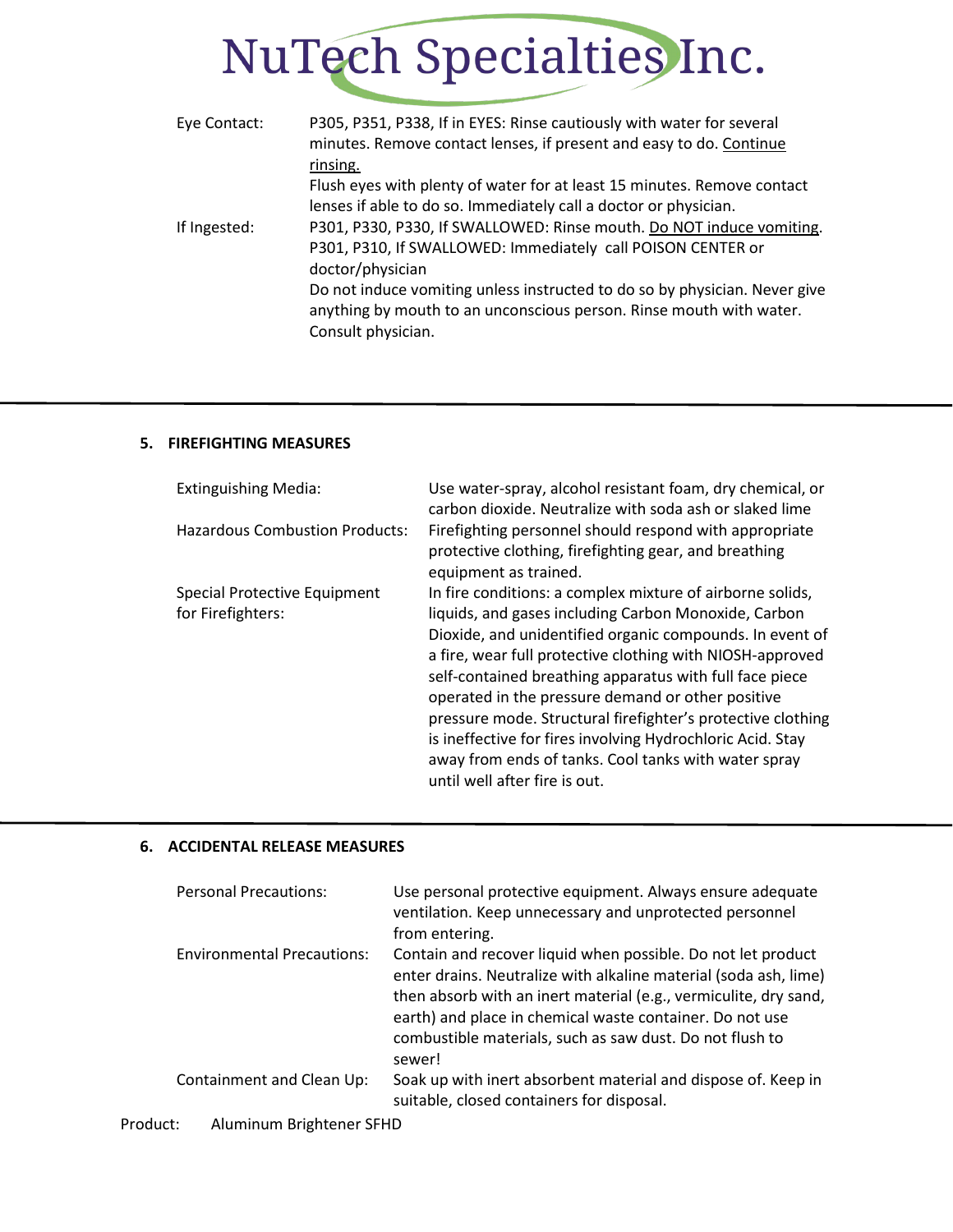#### **7. HANDLING AND STORAGE**

| Safe Handling: | Keep away from flames and hot surfaces. Use personal           |
|----------------|----------------------------------------------------------------|
|                | protective equipment. Always ensure adequate ventilation.      |
| Safe Storage:  | Keep containers tightly closed in a dry well-ventilated place. |
|                | Containers which are opened must be carefully resealed and     |
|                | kept upright to prevent leakage. Store away from incompatible  |
|                | materials. Do not freeze.                                      |

#### **8. EXPOSURE CONTROLS/PERSONAL PROTECTION**

Exposure Limits

| Component           | CAS Number | Exposure Limit   | <b>Basis</b> |
|---------------------|------------|------------------|--------------|
| Phosphoric Acid     | 7664-38-2  | 1 mg/m $3$       | OSHA         |
| Ammonium Biflouride | 1341-49-7  | $2.5(f)$ mg/m3   | OSHA         |
| Hydrogen sulfate    | 7664-93-9  | $1 \text{ mg/m}$ | <b>OES</b>   |

General Controls: Always ensure adequate ventilation and that working areas contain safety showers and eye wash stations. Handle material in accordance with good industrial hygiene and safety practices.

Personal Protective Equipment

| Eye Protection:                | Tightly fitting safety glasses or goggles should be sufficient. Have<br>eye-wash stations available where eye contact can occur.                                                        |
|--------------------------------|-----------------------------------------------------------------------------------------------------------------------------------------------------------------------------------------|
| Hand Protection:               | Handle with chemical resistant gloves. Gloves must be inspected<br>prior to use. Wash and dry hands after use.                                                                          |
| <b>Skin Protection:</b>        | Wear long sleeves, a chemical apron, or other protective clothing<br>to prevent skin contact. Safety showers should be located in work<br>area where skin contact can occur.            |
| <b>Respiratory Protection:</b> | Where risk assessment shows air-purifying respirators are<br>appropriate, use a NIOSH-approved full face respirator with<br>appropriate cartridges. Always ensure adequate ventilation. |

#### 9. **PHYSICAL AND CHEMICAL PROPERTIES**

| Physical State: | Blue-Green Liquid |
|-----------------|-------------------|
| Color:          | Blue-Green        |
| Odor:           | Acidic            |
| Odor Threshold: | N/D               |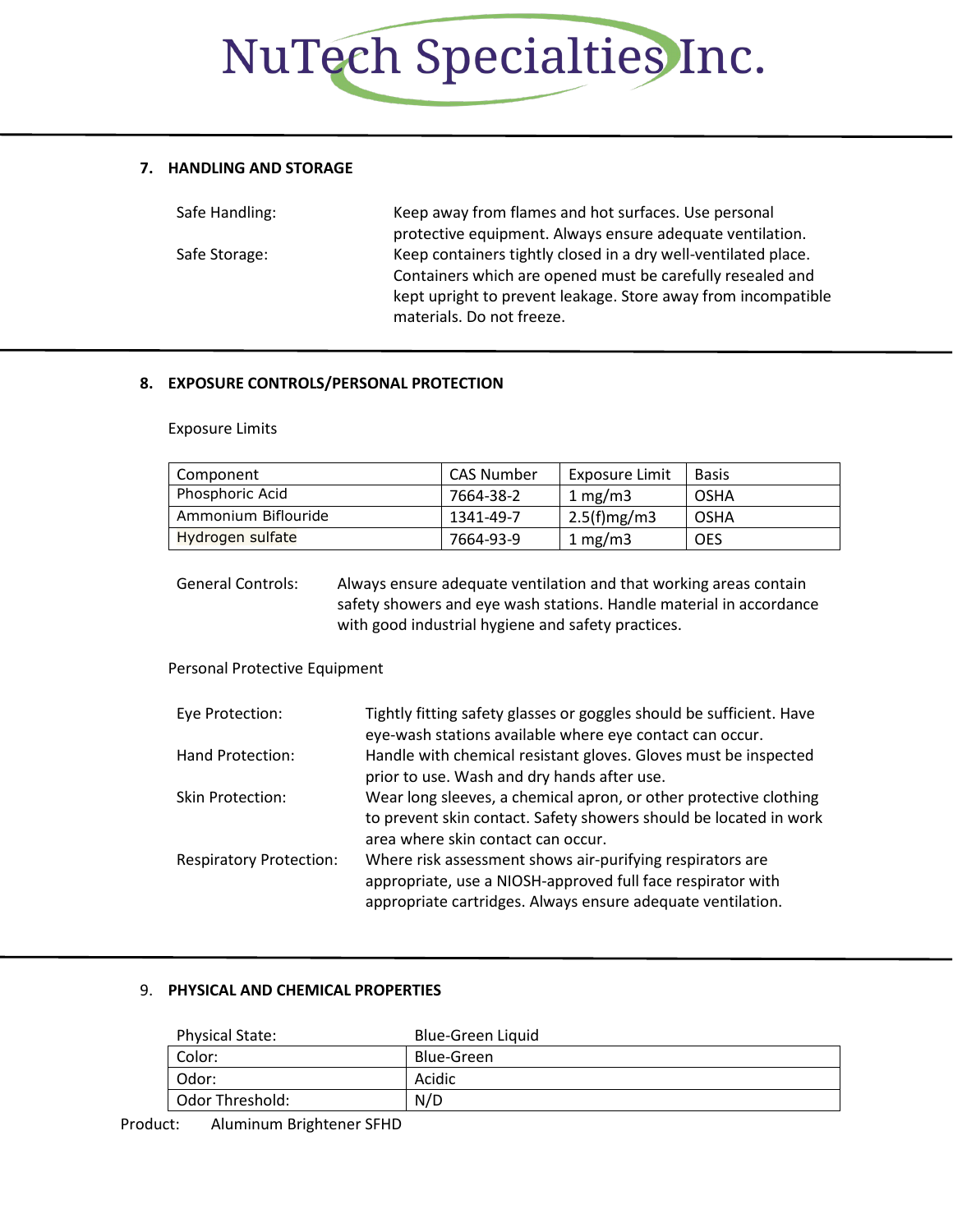| pH:                               | 1                 |
|-----------------------------------|-------------------|
| Melting/Freezing Point:           | $32^\circ$ F      |
| <b>Boiling Point:</b>             | $212^\circ$ F     |
| Flash Point:                      | None              |
| <b>Evaporation Rate:</b>          | N/A               |
| Flammability (Solid, Gas):        | <b>None</b>       |
| Flammability/Explosion Limits:    | None              |
| Vapor Pressure @ 20°C:            | N/A               |
| Vapor Density:                    | N/A               |
| <b>Specific Gravity:</b>          | 1.1               |
| Density:                          | 9.2               |
| Solubility in Water:              | Complete          |
| <b>Partition Coefficient:</b>     | No data available |
| Auto Ignition Temperature:        | No data available |
| <b>Decomposition Temperature:</b> | No data available |
| Viscosity @ 15°C:                 | N/A               |
|                                   |                   |

#### **10. STABILITY AND REACTIVITY**

| <b>Chemical Stability:</b>                | Stable                                         |
|-------------------------------------------|------------------------------------------------|
| <b>Conditions and Materials to Avoid:</b> | Incompatible materials: A strong mineral acid, |
|                                           | cyanides, sulfites and formaldehyde.           |
| <b>Hazardous Decomposition Products:</b>  | Emits toxic fumes of hydrogen flouride         |

#### **11. TOXICOLOGICAL INFORMATION**

Acute Toxicity- Harmful if swallowed

| Component           | <b>CAS Number</b> | Test             | <b>Toxicity</b>        |
|---------------------|-------------------|------------------|------------------------|
| Phosphoric Acid     | 7664-38-2         | Oral LD50 Rat    | 1530 mg/kg             |
| Ammonium Biflouride | 1341-49-7         | Oral LD50 Rat    | 1276 ppm               |
| Hydrogen Sulfate    | 7664-93-9         | Inhalation (Rat) | $900 \,\mathrm{mg/kg}$ |

Potential Health Effects

Inhalation: Corrosive! Inhalation of vapors can cause coughing, choking, inflammation of the nose, throat, and upper respiratory tract, and in severe cases, pulmonary edema, circulatory failure, and death.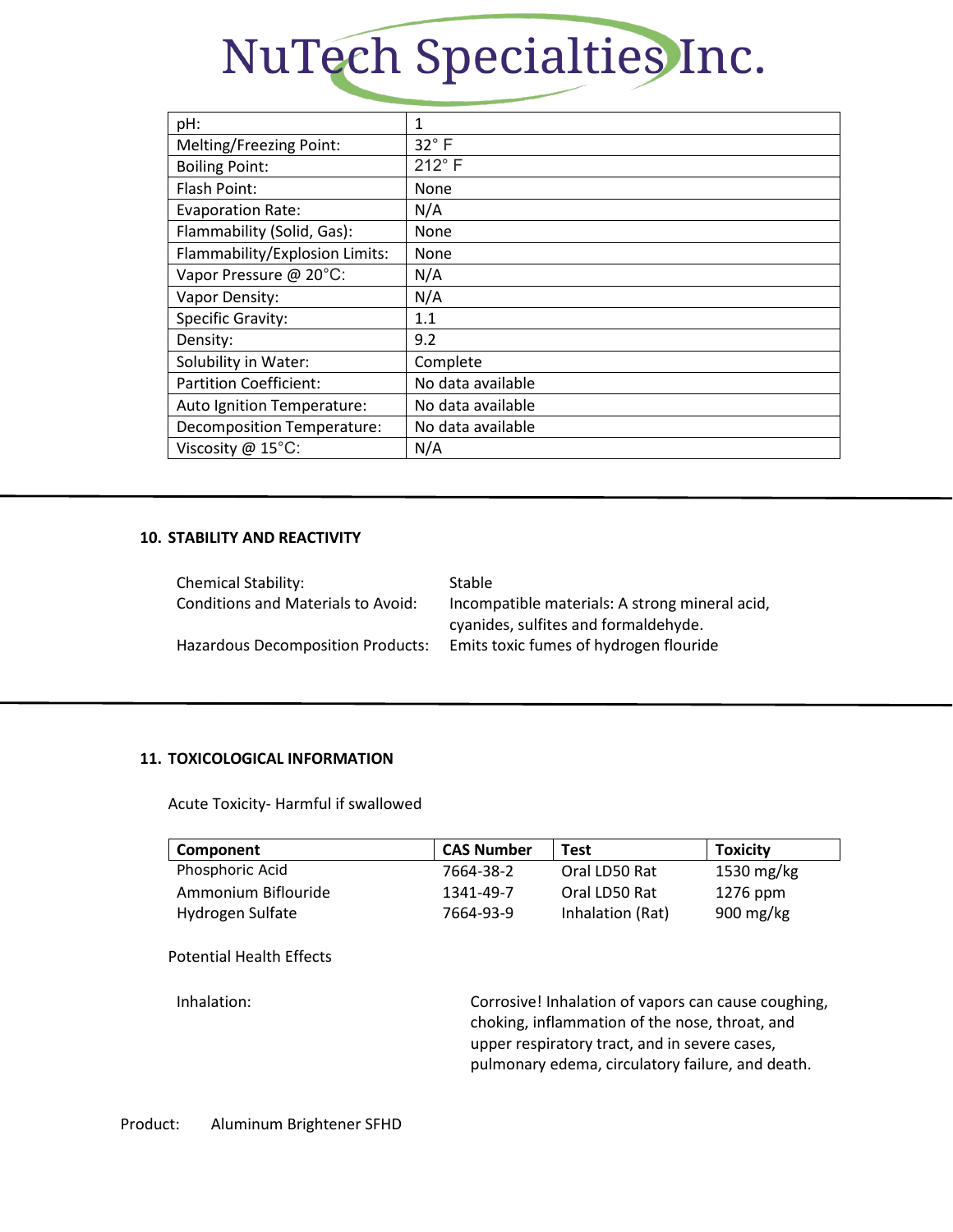| Skin:                                  | Corrosive! Can cause redness, pain, and severe skin<br>burns. Concentrated solutions can cause deep<br>ulcers and discolor skin.                                                                                      |
|----------------------------------------|-----------------------------------------------------------------------------------------------------------------------------------------------------------------------------------------------------------------------|
| Eyes:                                  | Corrosive! Vapors are irritating and may cause<br>damage to the eyes. Contact may cause severe<br>burns and permanent eye damage.                                                                                     |
| Ingestion:                             | Corrosive! Swallowing hydrochloric acid can cause<br>immediate pain and burns of the mouth, throat,<br>esophagus and gastrointestinal tract. May cause<br>nausea, vomiting, and diarrhea. Swallowing may be<br>fatal. |
| Signs and Symptoms of Exposure:        | Stomach pain and vomiting                                                                                                                                                                                             |
| Chronic Effects of Long Term Exposure: | Overexposure to fluoride can cause calcification of<br>bones                                                                                                                                                          |
| Carcinogenicity:                       | Not a carcinogen                                                                                                                                                                                                      |

#### **12. ECOLOGICAL INFORMATION**

Acute Ecotoxicity

| Component           | <b>CAS</b><br><b>Number</b> | Organism | <b>Ecotoxicity</b>  |
|---------------------|-----------------------------|----------|---------------------|
| Phosphoric Acid     | 7664-38-2                   | N/A      |                     |
| Ammonium Biflouride | 1341-49-7                   | N/A      |                     |
| Hydrogen Sulfate    | 7664-93-9                   | Fish     | LC50 24 hr/6.3 mg/L |

Ecological Effects

| Persistence and Degradability:    | When released into soil, material will leach into ground |
|-----------------------------------|----------------------------------------------------------|
|                                   | water.                                                   |
| <b>Bioaccumulation Potential:</b> | No further relevant material available                   |
| Mobility in Soil:                 | Leach readily into soil                                  |
| Other Adverse Effects:            |                                                          |
|                                   |                                                          |

#### **13. DISPOSAL CONSIDERATIONS**

| Disposal:               | Material should be disposed in accordance with all local, state, |
|-------------------------|------------------------------------------------------------------|
|                         | and federal regulations. Regulations vary by region.             |
| Contaminated Packaging: | Dispose of as unused product.                                    |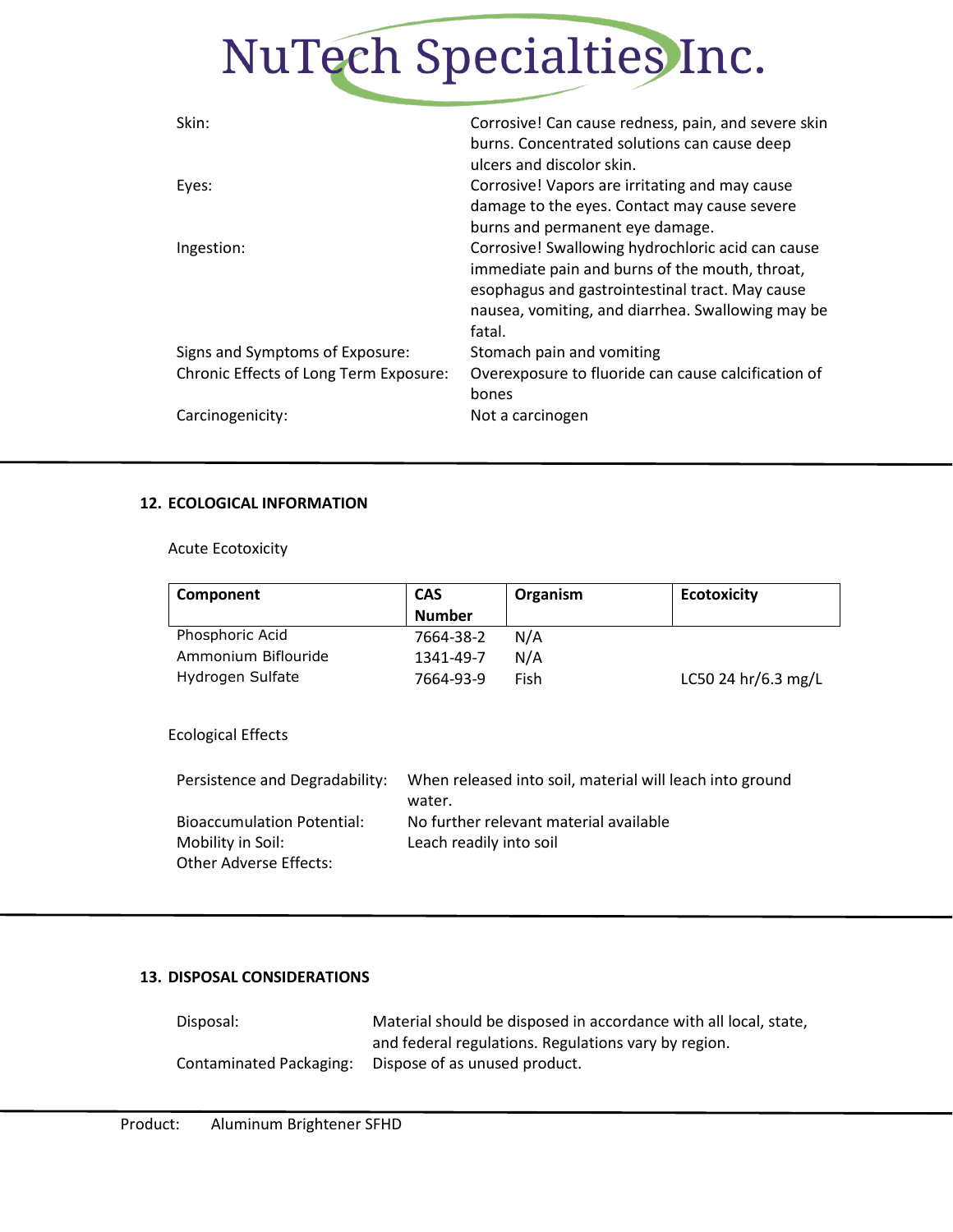

#### **14. TRANSPORT INFORMATION**

DOT Information

| Proper Shipping Name:     | Corrosive Liquids, N.O.S |
|---------------------------|--------------------------|
| <b>UN Number:</b>         | UN1760                   |
| Hazard Class:             | 8                        |
| Packing Group:            | PGII                     |
| Reportable Quantity (RQ): | 5000#                    |
| Marine Pollutant:         | No                       |
| Note:                     |                          |

#### 15. REGULATORY INFORMATION

US Federal

| SARA 302 Components:   | None         |
|------------------------|--------------|
| SARA 311/312 Hazards:  | Acute health |
| SARA 313 Components:   | None         |
| <b>TSCA Inventory:</b> | Yes          |

#### **European Union**

EC Inventory: Yes

#### **State Regulations**

Utah Clean Air: Yes

#### **16. OTHER INFORMATION**

| <b>SDS Version:</b>   | 1.0                 |
|-----------------------|---------------------|
| <b>Revision Date:</b> | 05/12/2021          |
| Supercedes:           | Version 1.0 9/25/12 |